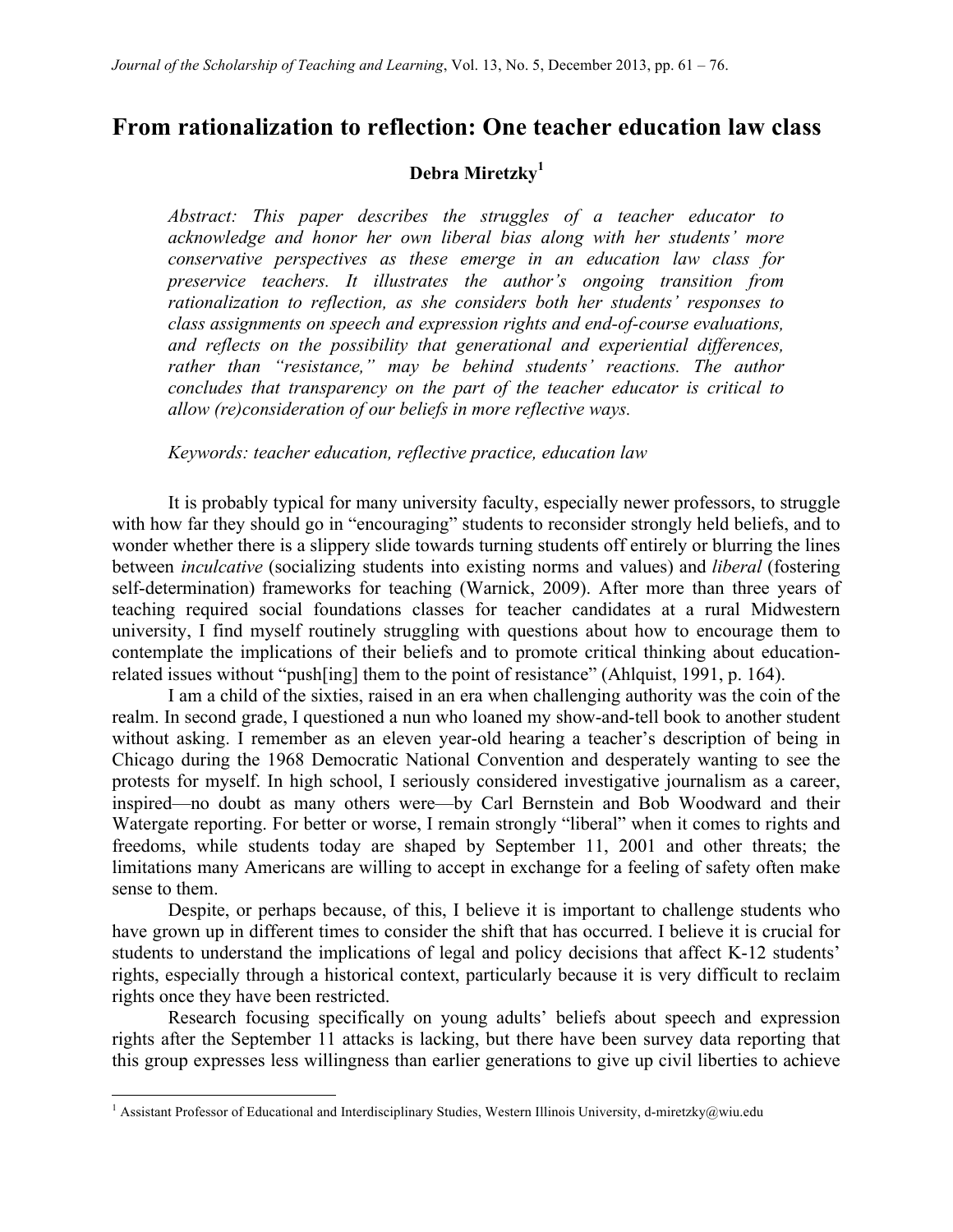security from terrorism (American Pew Research Center, 2011; Halpin & Agne, 2009). It should be noted, however, that Pew and Halpin/Agne reported 37% and 25% of respondents, respectively, *did* agree that restricting civil liberties was an appropriate tool to achieve security. The Knight Foundation found that three-quarters of surveyed high school students in 2004, 2006, 2007 and 2011 either didn't know what they thought about the First Amendment or took it for granted; almost half the 2006 and a quarter of the 2011 respondents thought the First Amendment overall went too far in the rights it guaranteed (Dautrich, 2011).

Imber (2008) reported that less than half of the teachers in his education law classes were able to correctly answer questions about student rights, concluding that "teachers are not only uninformed about student rights but burdened with a great deal of misinformation" (p. 93). In particular, he believes that many teachers do not support or understand constitutional rights for K-12 students (see also Dautrich, 2011). Significantly, Imber suggests that teachers tend to see themselves more as "surrogate parents, entitled to act with broad authority based on their judgment of how best to promote the educational interests of their students and school" (p. 93), rather than as representatives of the state, subject to the limitations the Constitution places on government actors in their interactions with citizens.

And so, my approach to the topic of student speech and expression rights in the education law class I teach seemed clear: It was critical to encourage my future teachers to support *their* future students in understanding and practicing their rights, especially in light of the increasing limits being imposed by courts on student expression.

It is unclear, however, whether my efforts have resulted in the desired outcome.

As an essential aspect of my class, I ask my students to consider their own beliefs about speech and expression rights in the context of current and historical trends. I encourage them to express their ideas verbally and in written assignments, acknowledging that some topics we explore (e.g., religious expression in the classroom) can provoke strong feelings. The tension between my own desire to prepare teachers to advocate for speech and expression rights—and indeed to practice these rights themselves—bumps up against my concerns that "demanding a certain degree of open-mindedness can be equated to pushing a liberal agenda" (James, 2010, p. 626). My dilemma: How do I sustain my commitment to demonstrating the importance of the "marketplace of ideas" while avoiding coercive pedagogy? Is such a thing possible? Alternatively, are identification of and transparency about the pedagogy choices we make as teacher educators perhaps the best we can do, as Hess (2005) suggests?

This paper is an account of the path I have taken, as I have slowly come to learn through reflection that I must own my own liberal bias, honor my students' differing values, and continue to work to find productive room for both in the classroom, honestly and respectfully. It is based on my reflections on three plus years of teaching a ten-week education law class to teacher candidates, prompted by student responses to course assignments and to the course itself via endof-semester evaluations. These data will illustrate the challenges that have surfaced for me in trying to engage and challenge students while wrestling with the complicated feelings these efforts seem to provoke for both of us.

## **I. Struggling with Disclosure.**

Before turning to my own reflection, it is helpful to have some sense of the context of the role of the teacher educator vis-à-vis his or her students' beliefs and values. Hess (2009), among others (Kahne & Westheimer, 2003; James, 2010; Parker, 2003), argues that schools are critical sites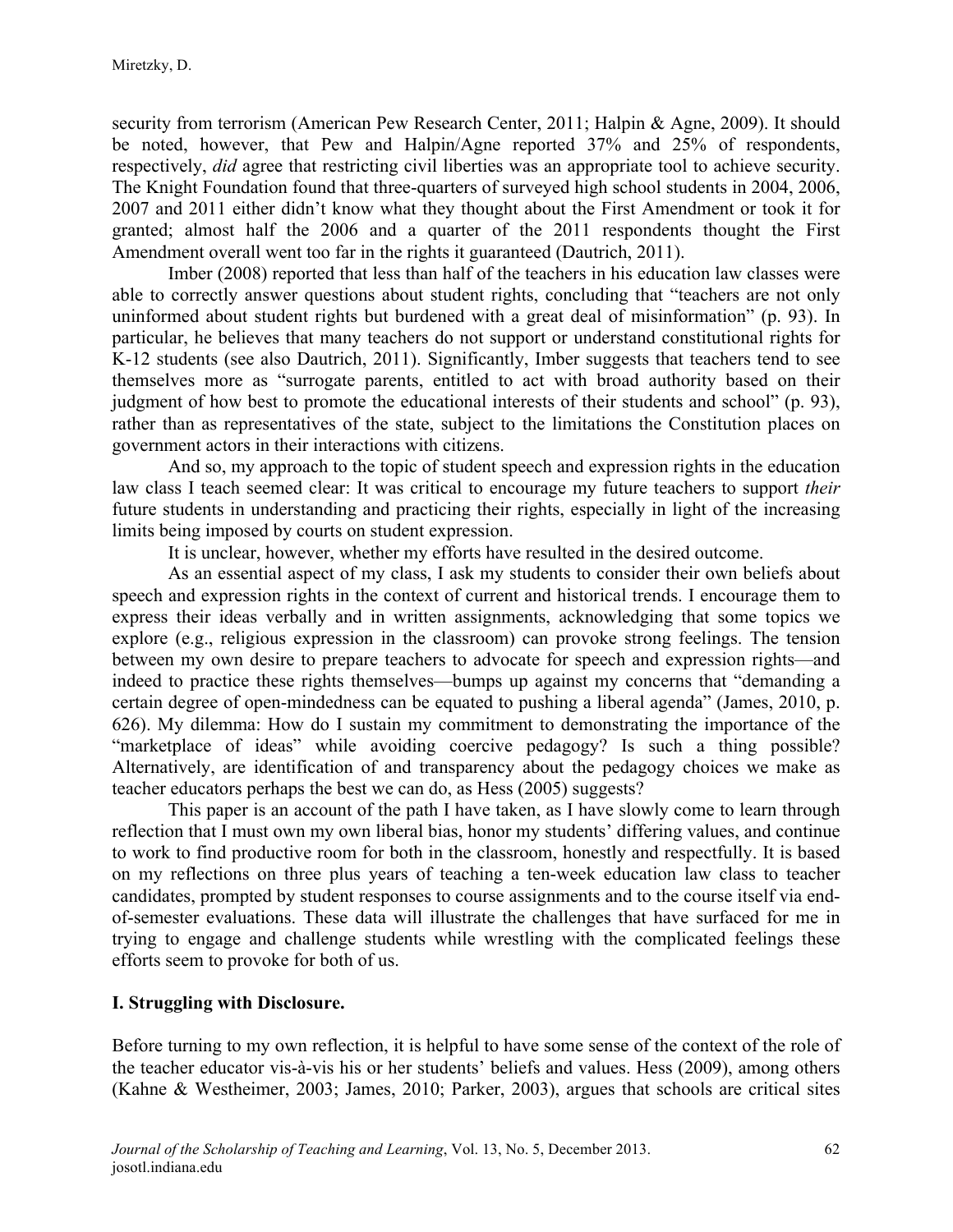for developing civic awareness and providing opportunities for students to engage in "dialogue, debate, and action" (Feinberg, 2008). Teacher educators, to her, have a particular responsibility to develop K-12 educators who help their students "to encounter, to speak, to hear, to critically evaluate" (Hess, 2009, p. 173). It seems logical that it would be difficult to encourage such responsibility without teacher candidates themselves reflecting deeply about their *own*  assumptions and beliefs.

While the American Association of Colleges and Universities argues that students' "ethical, civic and moral development" should go hand-in-hand with intellectual development (AACU, 2009), "The goal of producing ethical, moral graduates raises legitimate questions about the role of college professors in […] shaping students' values" (Woessner & Kelly-Woessner, 2009, p. 343). DelFattore (2010, pp. 23-24) notes, "Students […] have no constitutional right never to hear ideas that they do not like […] [but] the students' obligation to learn the course material does not extend to sharing the instructor's view of it." A large body of literature examines the resistance of teacher candidates to multicultural classes (see Vavrus, 2010); no such literature exists for education law classes, despite controversy (religion, segregation, ethics) being an undercurrent throughout. These types of foundational classes pose special challenges that methods and content classes do not; by their very nature they ask students to "learn from viewpoints that may be starkly *different* from what they hear elsewhere" (Hess, 2009, p. 173).

## *A. Teacher Stance.*

The tension, for me, comes out of how hard to push students to consider the implications of their views on constitutional rights for their future students and for our society. I am aware of the perception that "liberal" college professors seek to sway their students on social and political issues (Gross, 2012), though recent studies have shown that this perception is not well grounded in reality (Gross, 2012; Smith, Mayer, & Fritschler, 2008; Woessner & Kelly-Woessner, 2009). Especially in teacher education programs, there is ongoing controversy over the idea of compelling particular "dispositions," including inclinations for "societal transformation" and social justice (Cunningham, 2009; Misco & Shiveley, 2007; Will, 2006; Wilson, 2005).

There are differing perspectives regarding what, if anything, a teacher should reveal to students about his or her own beliefs in class environments where opinion is relevant (as opposed to, say, lecturing students about presidential candidates in a physics class). While the National Council for the Social Studies' (NCSS) teacher standards are written for K-12 teachers, they provide a perspective on teacher stance that leans towards discretion. These standards encourage teachers to avoid "promulgating personal, sectarian, or political views" and to "encourage recognition of opposing points of view" (NCSS, 2002, p. 13). Clearly the notion of academic freedom on college campuses allows for much more latitude on the part of instructors, though there *is* evidence that faculty overall skew liberal (Gross, 2013), and legitimate concerns can be raised about the possibility that true debate and dialogue cannot be achieved if there is not enough diversity to support them (Long, 2013).

Kelly (1986) and Hess (2005) describe teacher "stances" that are similar in terms of approaches to controversial issues. They both argue that controversy, handled appropriately, is critical for student development. Kelly (1986) goes further in arguing that we are fooling ourselves if we believe true neutrality is possible; that teacher perspectives should not be excluded from the classroom; and that students can benefit from observing an adult role model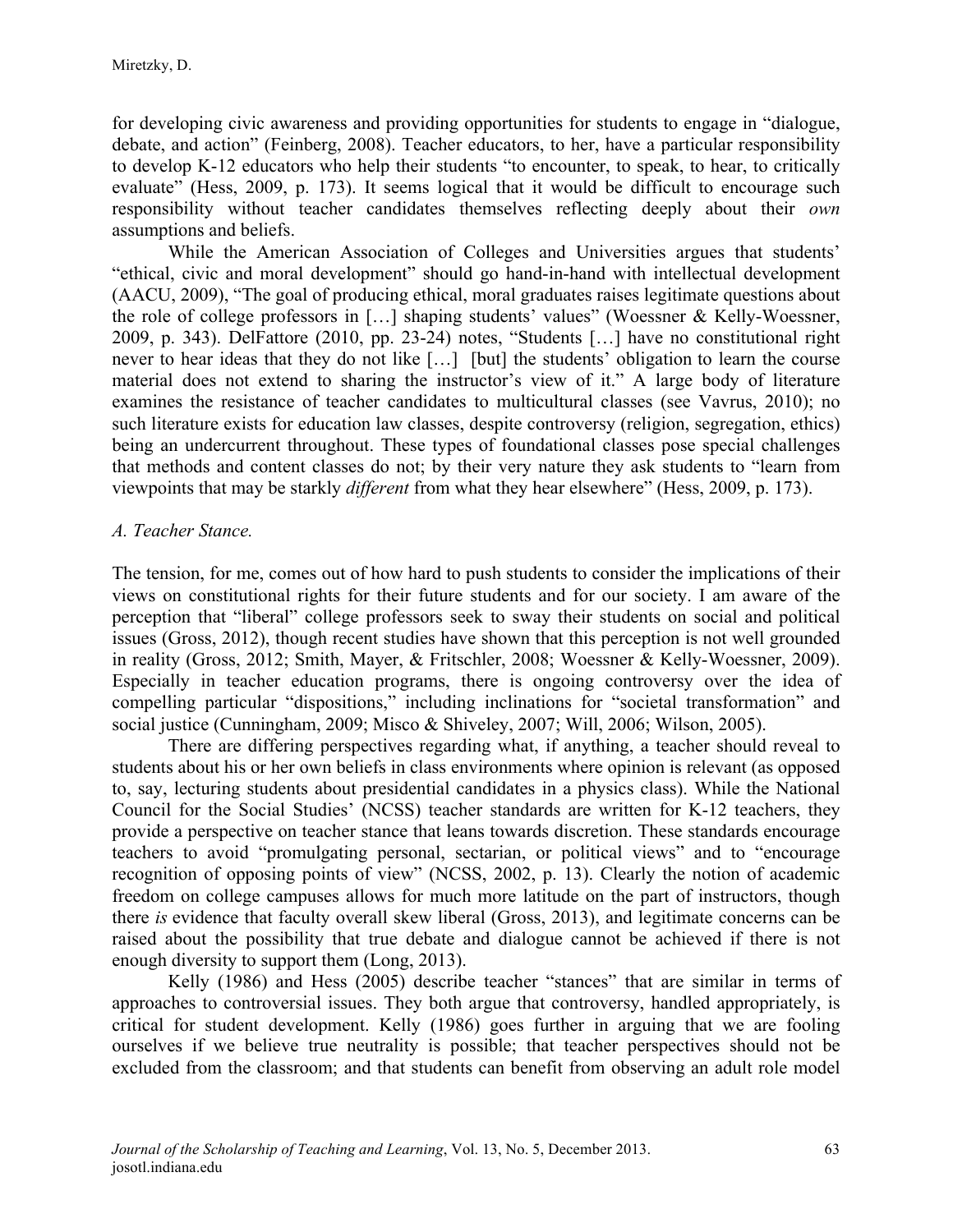addressing issues thoughtfully and responsibly while encouraging critical thinking. This preferred approach to controversial issues is called *committed impartiality*:

First, teachers should state rather than conceal their own views on controversial issues. Second, they should foster the pursuit of truth by insuring that competing perspectives receive a fair hearing through critical discourse (Kelly, 1986, p. 130).

This is a challenging stance and one that takes practice, skill, and time to hone. Whether this stance, practiced well, is enough to mitigate the possibility entirely of students feeling pressured or coerced is an open question.

## **II. Reflection Framework.**

Day (1999) and Hess (2005) both argue that without engaging in deliberate and systematic reflection, educators cannot fully identify and monitor their own taken-for-granted assumptions and motivations infusing their work. "Reflective practice" and "self study" are two frameworks that can be utilized to organize such efforts. Loughran (2002) notes that reflective practice can mean different things, from the simple act of thinking about something, to a more formalized practice that has associated activities and data collection techniques geared to promote insight. Either way, he maintains that "Reflection is effective when it leads the teacher to make meaning from the situation in ways that enhance understanding so that she or he comes to see and understand the practice setting from a variety of viewpoints" (p. 36).

Self-study approaches call for sustained and critical reflection as a means of professional growth, and as a field has increasingly grown more rigorous in terms of methodology (LaBoskey, 2012). It should be acknowledged that self-study is not always deliberately anticipated and planned. As Berry (2008, p. 18) writes, "[Learning] problems may present themselves as "surprises" encountered in the course of [teachers'] work, or they may be the result of a teacher educator's deliberate decision to investigate a particular area of practice." She reminds us "Selfstudy is not a straightforward process" (p. 20).

Sharing one's self-study can mitigate professional vulnerability by publicly inviting others to become part of the reflective process. In this case, my struggle has become the basis for a series of conference proposals, presentations, and manuscript drafts over the last few years. The reflection and revisions for these, along with the critical feedback I have received, have resulted in an evolution—from work that targeted the limitations of my students and in hindsight was a "rationalization" (Loughran, 2002, p. 35) for seeing the problem outside myself, to this current paper that puts the onus more squarely on me. My focus, as well, has evolved from an emphasis on speech rights in a democracy to an examination of my own reactions to student responses and the evolution of these reactions over time (fueled, for example, by journal reviewers who pointed out that my work was better suited as self-study—at the time, something of a revelation). As it turned out, the sharing of a new paper revision with a colleague ultimately pushed me to deeper understanding and a reframing of the dynamics of the dilemma, as I will discuss later.

While accelerated by the scholarly work above, my thoughts were also captured in my own notes to myself, recollections, and formal reflections for tenure and promotion documents (referred to as "formal reflections") required by the university for each semester of teaching. As I struggled with my initial belief that the goal was to get students to understand why they should perceive things as I did, and I tried to move past this uncomfortable realization, my emphasis evolved from rationalization to reflection (Loughran, 2002). Thus, this is not a textbook example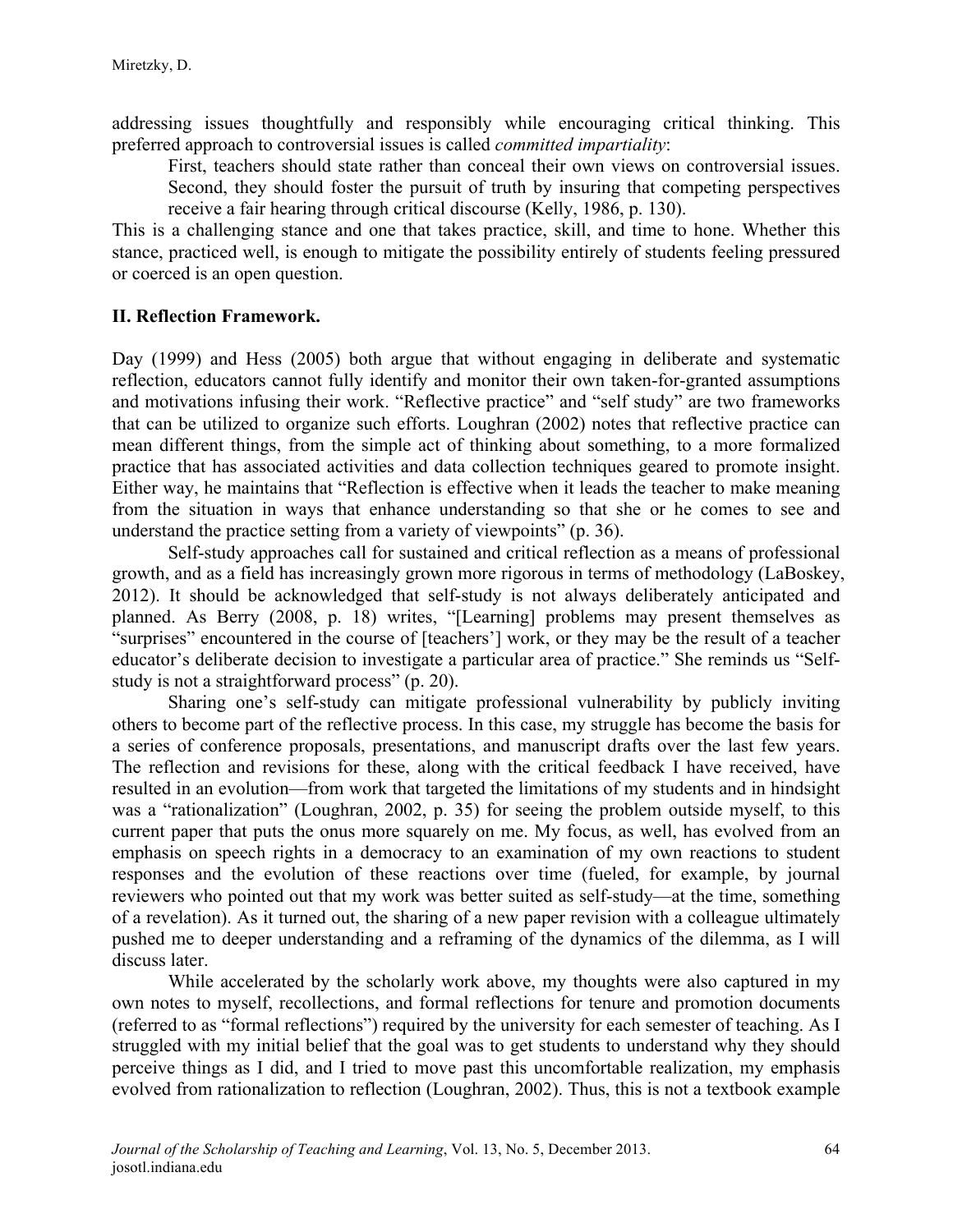of self-study, particularly as such research is conceptualized today, and is not meant to be taken as such—though it does authentically reflect the sometimes sloppy, meandering nature of examining practice.

## *A. Student Data as Trigger.*

The impetus for examining the classroom dynamic was prompted initially by student comments in my end-of-semester evaluations. These evaluations always trigger comments from students that refer to my bias. Despite my assurances—spelled out in the syllabus and reiterated frequently in class—that all perspectives are welcome if thoughtfully defended, students' end-ofsemester evaluations, while favorable on the whole, always feature comments that target my "personal bias" ("She gives out bad grades becase [*sic*] she is so biased and only likes to hear what pleases her").

As is typical, evaluations are collected during the last weeks of class and are anonymous. Professors in my department are rated on seventeen criteria (ranging from quality of oral and written communication skills to availability to students to preparation for class) using a Likert scale, and there are three open-ended questions asking for feedback about the most and least valuable aspects of the course and suggested improvements. The comments about bias may be a minority perspective (ranging from 5-15% of students, but typically about 10% each semester) but they are offered with heartfelt conviction, and their appearance has remained consistent over time.

After the first semester of teaching the law class, I began to look more closely at topics (e.g., the teaching of evolution, the rights of the minority) and assignments that seemed to elicit, however subtle, viewpoints that differed from mine. I have asked students to respond to varied prompts, including a case featuring a student wearing a provocative political t-shirt to school (the "terrorist t-shirt" vignette) and a journal question about schools' jurisdiction regarding student rights ("How much/what kind of control, in terms of speech and expression rights, should schools have over students?"). Though I cannot definitively link student responses and the beliefs I assume they represent with course evaluation responses, such a connection does not seem implausible.

## **III. The Education Policy and Law Class.**

My university is located in a rural, economically stressed area of the Midwest. Its teacher candidates are primarily white females who are majority Christian, mirroring national demographics (U.S. Department of Education, 2007), coming mostly from rural towns or suburban areas. The program requires all candidates to take an education law class; the course description notes that we seek to "allow students to critique contemporary debates concerning educational policy, law, and ethics [and] examine the tension between competing philosophical theories and the construction and function of educational policy in a democratic state." The vast majority of students are seniors moving on to student teaching. A significant section of class is devoted to the Constitutional rights of K-12 students (and teachers as well). As resources, we utilize case studies, videos, and scholarly and mainstream media articles that describe iconic Supreme Court cases and contemporary dilemmas, so as to consider education law and policy from multiple perspectives.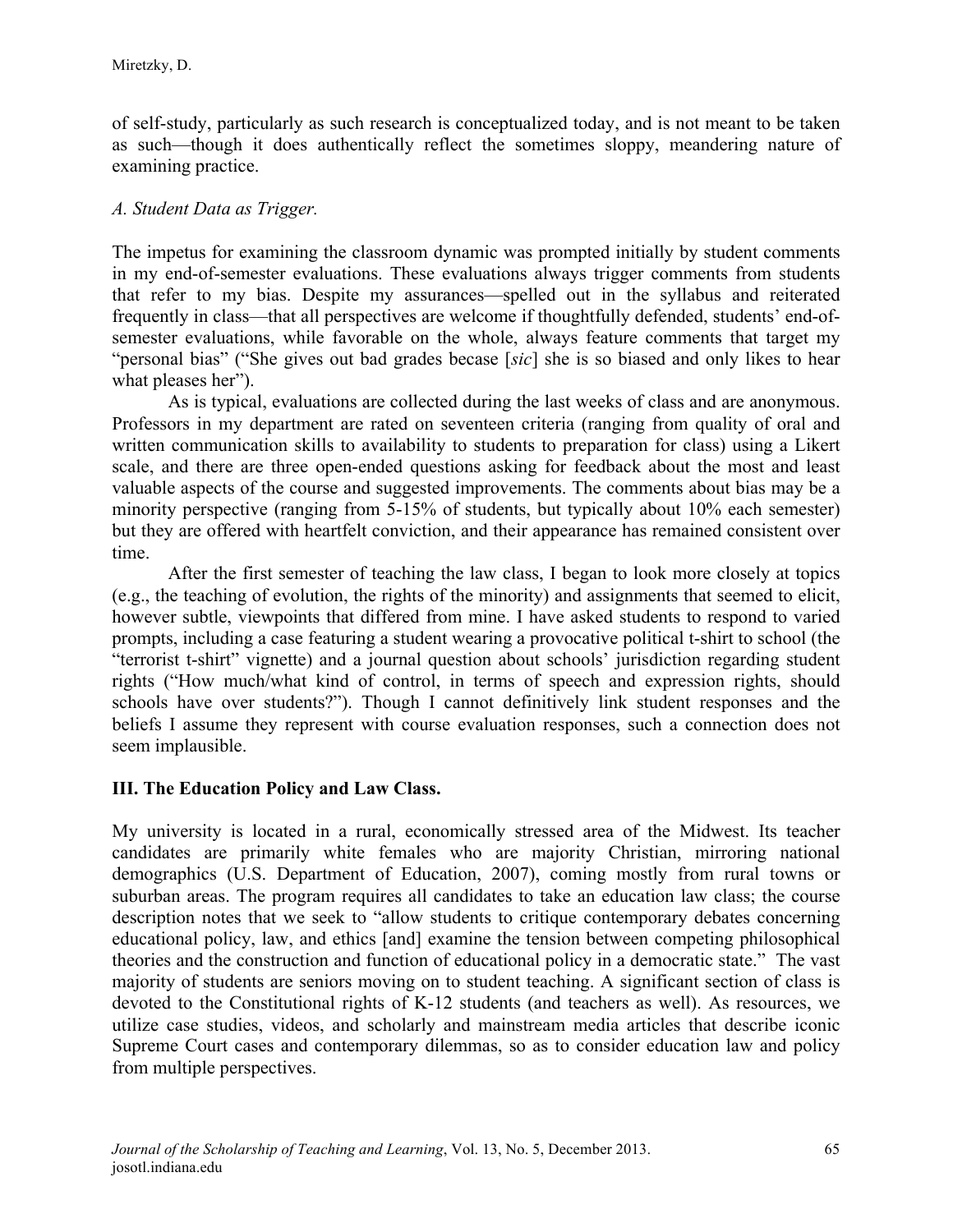Many of my students struggle with my expectations for critical thinking and reflection about education-related issues. There is palpable discomfort about these expectations, which tends to emerge most strongly after they review my written comments on drafts of written work. The discomfort may have something to do with the homogeneity many grew up with (often revealed as they share perspectives about educational issues based on their own schooling experiences), or with their thwarted anticipation of less ambiguous assessments, such as quizzes (reported as more typical in other courses).

As a prelude to exploring student speech and expression rights, we discuss ethical and moral thinking in the contexts of school and society; we use a school law text, lecture materials, and relevant readings to examine the complexities of educational dilemmas in both policy and practice. For the student rights section, we trace the trajectory of legal rulings from the Tinkers' black armbands (1969) to the 2007 *Morse v. Frederick* "Bong Hits 4 Jesus" case,<sup>2</sup> examining how speech and expression rights have been narrowed over the years (Strossen, 2000/2006).

The faculty who teach this class have agreed on the importance of case studies/vignettes and reflection (Warnick & Silverman, 2011) as avenues for assessing students' understanding of the theory and application of ethical, moral, and legal thinking in education. We transitioned the course's capstone project from a personal philosophy of education to a paper that incorporated reflections on education policies and dilemmas. After this change, I noted in my formal promotion/tenure reflections:

This transition may have contributed to some uncertainty about the difference between opinions and reflections again; I know some students had a difficult time understanding why they were being pushed to go beyond immediate reactions to think more deeply (for example, asking students to reflect on what responsibility they had to the profession at large was a difficult question for many). (September, 2011)

The tension regarding my role as teacher has been prompted by student work on the speech and expression rights of K-12 public school students. It appears that for many, the marketplace of ideas is less compelling than maintaining civility and security. The first time I used the t-shirt vignette as an assignment, I informally coded student responses and found overwhelmingly strong themes around avoiding offensiveness and around safety concerns, both offered as a rationale for limiting students' rights in public school classrooms. I have continued to find these themes through subsequent coding for both assignments, in approximately 200 responses to the t-shirt vignette and approximately 375 responses to the student rights prompt, over three plus years of teaching. While not specifically examined here, support for the right to privacy for K-12 students also appears to be qualified; there is consistently a defense of drug testing and random searching of public school students by a significant number of my students, primarily as a means of keeping schools safe. The belief that "If students have nothing to hide, they shouldn't get upset about searches or drug tests" is very common.

#### *A. The Terrorist T-Shirt Vignette.*

The first semester I taught at the university, as a temporary instructor, I used a student t-shirt vignette as an essay question, and asked how a public school student who refused to remove a

<sup>&</sup>lt;sup>2</sup> Tinker v. Des Moines Independent Community School District, 393 U.S. 503 (1969) led to the Supreme Court reinforcing students' constitutional rights in public schools after Mary Beth and John Tinker wore black armbands to protest the Vietnam War. *Morse v. Frederick*, 551 U.S. 393 (2007) expanded schools' rights to suppress student speech that appeared to promote drug use.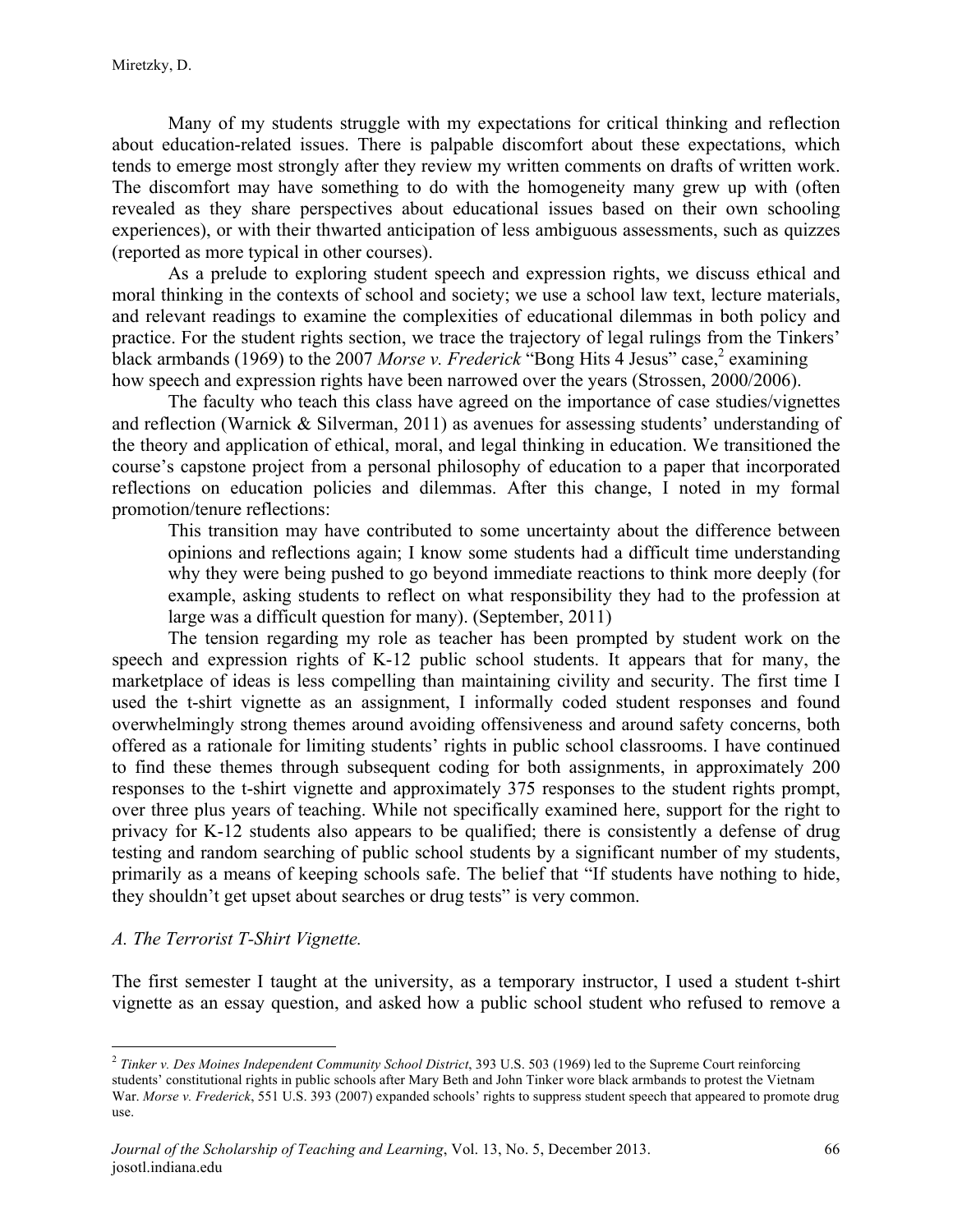politically charged shirt should be handled. The answers alarmed me. The vignette was based on the case of *Bretton Barber v. Dearborn Public Schools*. Barber was a high school junior in Dearborn Heights, Michigan (a community with a large Muslim population) who in 2003 wore a t-shirt to school that bore then-President George W. Bush's picture and the words "International Terrorist." He was ordered by a school administrator to take it off, refused, and was sent home despite no evidence of any disruption to the school day. He contacted the American Civil Liberties Union (ACLU), which sued on his behalf, alleging violation of his First Amendment rights, and won his case in the U.S. District Court for the Eastern District of Michigan*.*

The scenario given to my students changed some of the details (e.g., a teacher reported a few minutes discussion about the shirt in a calculus class; an administrator is told by a student that he needed to "do something" or there would be a problem). My students were asked to describe what they thought the ethical and legal issues were, and how they might handle the situation if they were the decision maker.

The first time I used this vignette, I had no expectations of students returning anything resembling sophisticated legal analysis. I did have expectations that the *Tinker* decision (which held that even unpopular student speech that did not cause substantial disruption was protected) had made at least some impression, along with, perhaps, our discussions around what constituted disruption and what might present "teachable moments." However, students then—and afterwards—tended to focus on the need to maintain control and order.

*Student responses.* Close to two-thirds of students, over the semesters, have indicated that the "International Terrorist" t-shirt was disruptive simply in the wearing; many of them identified the offensiveness of the t-shirt's sentiment as a rationale for forcing its removal. Students have had two main reasons why the student should take off the shirt or face stiff punishment. Some simply argued that if an article of clothing offended someone, the wearer should be compelled to remove it.

What I have concluded from these pieces of information is that although student free speech is protected, the second somebody else is affected by the conduct, it becomes an issue […] He should understand that […] he should not bring things into the learning environment that can be considered controversial and/or cause a problem with other students and their learning environments.

Other felt safety concerns were a legitimate reason for forcing removal of the shirt. Roughly half of my students have indicated that the possibility of danger—some concerned about an escalation into "chaos," "anarchy," or "terrible consequences"—justify asking the vignette's high school student to remove a t-shirt labeling then-president George W. Bush a terrorist. A few students have expressed concerns for the t-shirt wearer; one student wrote, "[The student's] safety is an equal right to his right to free speech." Another described a broader concern, echoed by many:

Also, the shirt can cause a great deal of violence. The school is racially divided. It is more than likely that the Arab population of the school agrees with the t-shirt. However, there may be Bush supporters in the school as well. This can potentially start conflict.

Many students clearly absorbed, on some level, the finding of the *Tinker* Supreme Court decision that "substantial disruption of or material interference with school activities" (393 U.S. at 514, 89 S.Ct. at 740) needed to be evident or reasonably forecast to limit speech or expression, and concluded that the t-shirt had disrupted the school environment. The brief discussion in the calculus class provoked misgivings: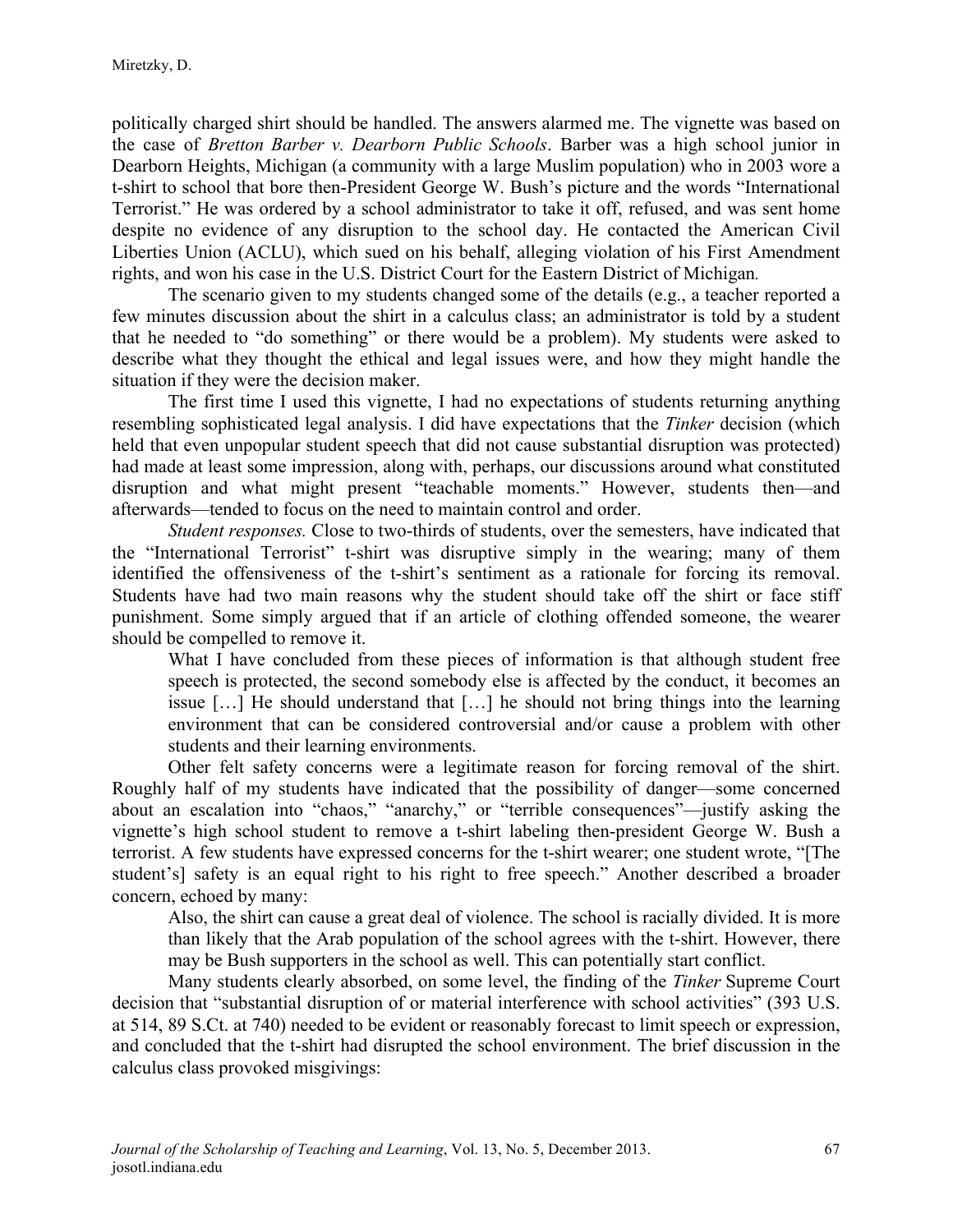[...] it is clear from the description of the Calculus class that the shirt sparked a debate, which interrupted the lesson that was planned for that day.

The t-shirt was obviously causing a disturbance in many classes and with many students.

*Reflections.* The first semester I used this case study, I scuttled the scheduled topic for the day when I returned papers and initiated (perhaps demanded) conversation about the responses. I referenced *Tinker* and again described how "disruption" has been interpreted by the courts. I expressed concern that many students seemed to feel that as soon as someone is (or might be) offended, speech protection went by the wayside. I questioned the perception that "many" students at the fictional high school were offended, upset, or otherwise actively or negatively impacted by the t-shirt in a way that disrupted the educational process. I later jotted down on my working syllabus that "students think ACLU is great to help them when teachers screw up on Facebook, but not for kids' political views."

It is hard to know whether my comments had much impact; I remember the discussions as perfunctory, and student evaluations at the end of the classes were not required as I was a temporary instructor that semester. In retrospect, it is safe to assume that students felt scolded rather than enlightened. I am reminded of what one of my colleagues wrote after I later shared this experience and sought advice about channeling my impatience in more productive ways:

I can still remember the first semester: I came into the classroom like a bulldozer with all my baggage of leftist righteous theories hammering students about social justice…and they hammered me back. In that particular moment, I did not engage in conversation with my students, but I engaged in confrontation, trying to convince them of my position. (personal communication, August 12, 2009)

My next few formal reflections continued to position students as somewhat resistant, however; for example:

It is important to strike a balance between appropriately challenging students and making accommodations that result in stronger engagement and understanding of the material. I believe that students come in expecting [...] assessments that involve their responding to short response or multiple-choice questions about particular laws, and instead they are asked to think about ethical and political issues related to education law and policy, using cases and critical thinking. (January 2010)

I used the t-shirt case for four semesters and eventually moved on to other assessment options, including a newly required reflective journal, which I turn to now.

#### *B. The Student Rights Prompt.*

Class assessments include varied journal prompts meant to elicit students' reflections on educational policies and challenges. It is unusual to have students who have much knowledge of areas like school funding, school choice, teacher evaluation, or tenure, based on the responses I get to my initial inquiries. Half my classes, therefore, introduce students to these topics and related policy choices and implication, and are more lecture-based than interactive. I am left to conclude that it is the discussions of student rights (due process, drug testing and privacy, religious and political expression) that trigger stronger feelings, and that these feelings remain on the front burner since these topics figure significantly in final papers. One reflective prompt focuses on these rights, asking my students to consider what sort of control public schools should exercise over students' speech and expression. Students write drafts, I supply feedback, and they turn in their final reflective journals after the class is over.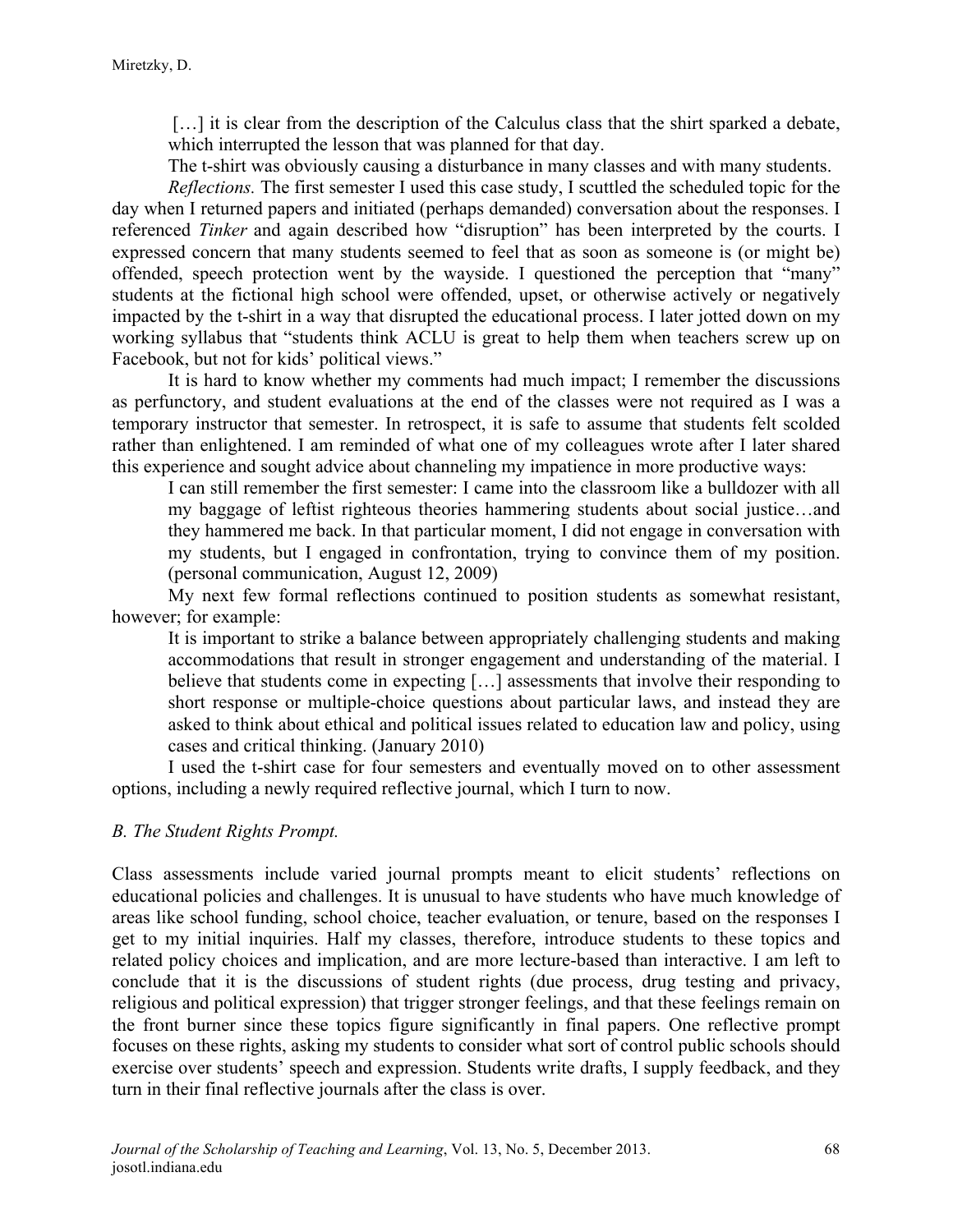*Student responses.* Again, while there are students who describe schools as important places to learn about the responsibilities of citizenship in a safe and orderly environment, over half of my students each semester responded to the prompt with an endorsement of the school's right to maintain strong control over student speech and expression on school grounds. Safety and offensiveness remain the primary concerns:

It is a hard thing for schools to try and keep order and safety with all of its students without stepping on the toes of the students Amendment Rights. I feel however schools should be obligated to break some of these rights in order to keep the school a safe learning environment.

Because of what happened on 911 [*sic*], the schools need to do a better job of regulating and documenting what students wear and what behavior is expected of them when at school during school hours.

Some drew boundaries around where and when students had more or less rights; many noted that once outside the school students could do as they pleased:

I do believe that students should be able to express themselves, however if it is offensive in any way, then it should not be done on school property. When students are outside of school they can express themselves all they want.

Others felt that the adult world imposed restrictions similar to the ones mandated by court rulings, and they argued that learning to adapt to such restrictions would ultimately serve students well:

Our jobs are to educate students so they grow up to be responsible adults in which they need to act accordingly so I don't think it's to [*sic*] much to ask of them to follow a few simple rules in school. In the future, most will be told how to dress and act so we are really just setting them up for what they will experience down the road.

*Reflections*. My primary opportunities to provide feedback present as either verbal prompts in class about relevant information or resources or via written comments to individual students on their drafts. For example, I might remind students in class that the article we read about a science teacher struggling to teach evolution in a class of evangelical students is a good reading to keep in mind when considering religious rights and ethical teaching. On papers, I might ask a student who suggests that teachers should always remain "neutral" how they might handle a student who walks into class wearing a Confederate flag t-shirt, or how they would respond to a student who asks why it is necessary to take a drug test to play tuba in the school band. It is difficult to tell, though, if these generalized in-class comments or the more private individual feedback come across to students judgmentally or not. I noted in another formal reflection:

There is feedback from some students about their opinions not being valued, which is not a new complaint but one I continue to try to figure out how to address. Like the multicultural class, ed law has as its focus real-world issues and dilemmas […] and as a result there are going to be strong feelings […] One goal is to be more conscious of the written feedback I provide to students on their journals; to be aware that my comments may seem appropriate to me but may feel more critical to students and to figure out ways to challenge them without discouraging them. … (September 2011)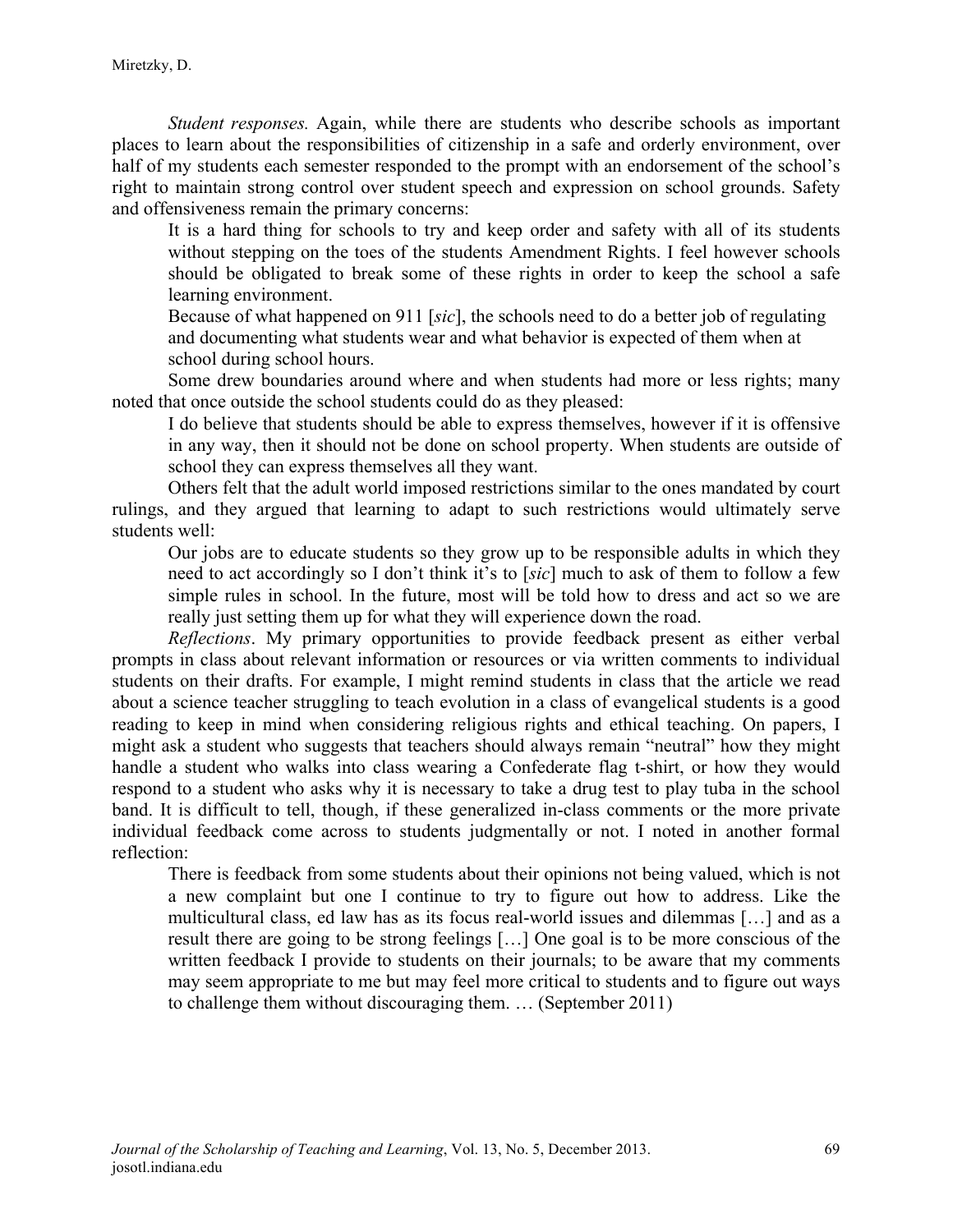## *C. End-of-course Evaluations.*

In reviewing evaluations, I focused on one of the Likert scale items, along with the comments. The item (*The instructor was respectful of all students*) is the most relevant for self-examination. Over eighteen sections of the education law class, on a 5.00 scale, the lowest mean for this item has been 3.38 and the highest 4.82. The vast majority of students rate me, on average, between 4.25 and 4.75. As noted, the percentage of comments that focus on my perceived bias in some way average out at about ten percent of students over the semesters.

Comments like "she pushed her opinions on us a little too much" leave me wondering whether this particular writer really *is* expressing the viewpoints of multiple students. Comments that reflected an emotional reaction to perceived pressure, such as "I was honestly scared to share my opinion and thoughts because of how much of a complete dictator she is," while rare, are disconcerting. The belief that work is assessed based on how closely it aligns with my perceived opinions leaves me troubled, trying to understand what triggered students to write, "I belive [*sic*] you cannot ask someone for their opinion and the [*sic*] look for a specific answer that matches your specific opinion" and "if you didn't give her opinion, then you're wrong."

*Reflections.* While student evaluations at my university may not have as much weight for promotion and tenure decisions as they can at other colleges and universities (Franklin, 2001), they *are* collected and submitted; if for that reason only, it is difficult not to ruminate on the less positive perspectives that are offered. Despite the fact that the vast majority of comments are positive, these opinions leave me wondering: How many students felt coerced and simply didn't write that down? Did I make a difference in terms of encouraging students to re-consider longheld beliefs, or did I force them to go underground?

I have frequently taken suggestions and critique from students' evaluations and used these to make changes, but it is easier to adjust the number of quizzes than it is to intuit students' reasons for feeling pressured. Sometimes it seems that regardless of how carefully I choose my words or tone of voice, there is no avoiding some pushback from students. The formal reflection done in September 2011 suggests this:

I reflect each semester about how to teach more effectively and find ways to make connections between students' lives and experiences in order to make the courses more meaningful for them. I do not want to revert to a quiz a week or two tests a semester to determine students' grades, so I am somewhat resigned to the fact that evaluations are always going to be likely to reflect at least some student frustration. However, this does not let me off the hook for continuing to search for ways to mitigate that as I can.

## **IV. Self-Critique: I** *am* **Pushing a Liberal Agenda.**

Truth be told, it was not until I shared an earlier draft of this paper with a younger colleague, Susan (a pseudonym), that I began to feel like I could really step outside of the dialogue in my own head and think about this tension in a more productive and hopeful way. For quite a while, my reactions were framed by an education law lens—meaning, alarm at how often students were endorsing the limitation of rights for reasons that seemed overblown. I even presented a paper at a law conference that illustrated my struggle with developing "teachers who understand just how critical their role is in preparing future citizens and in maintaining essential liberties" (Feinberg, 2008).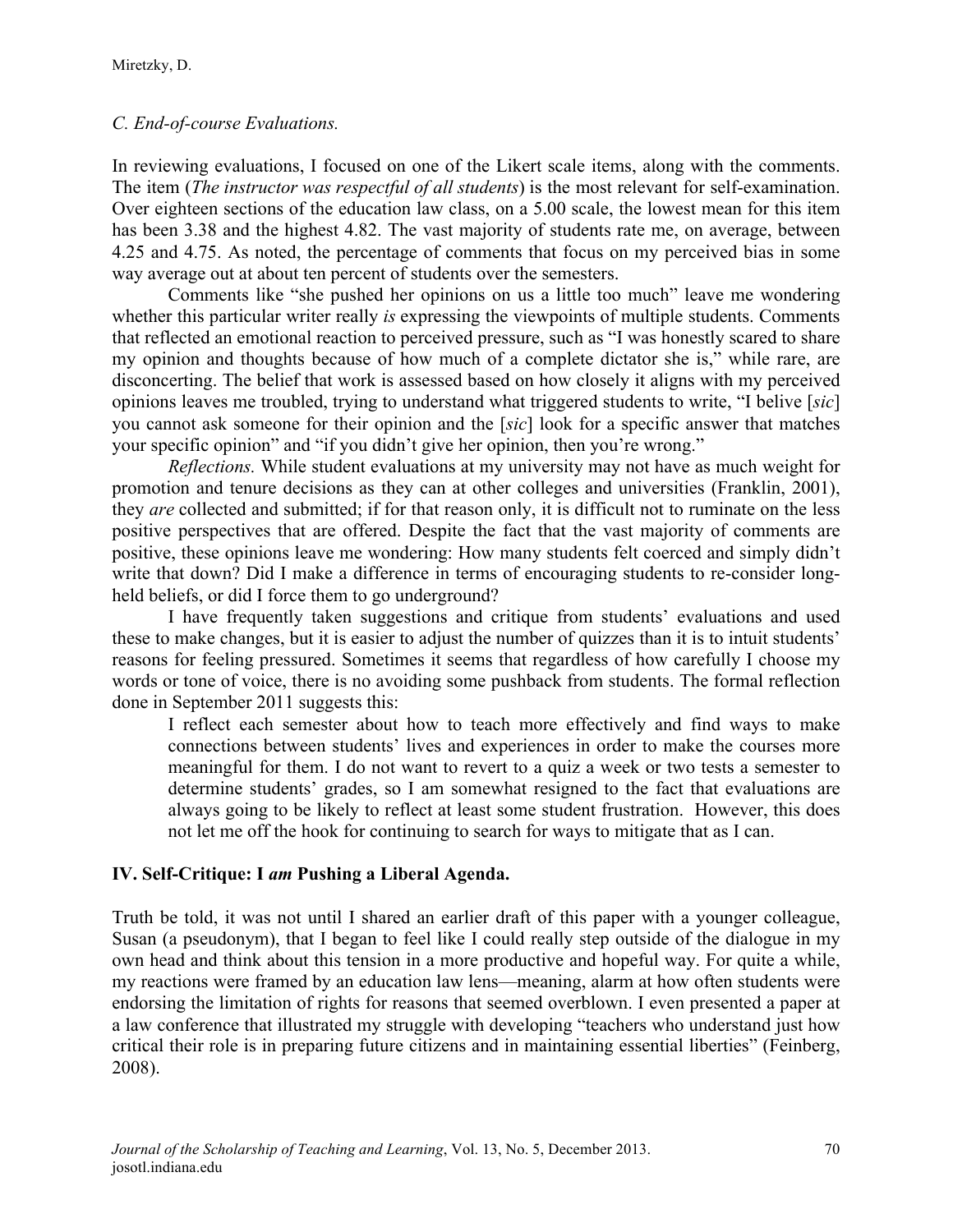What I discovered was that I could not see the forest for the trees. I was guilty of what I had always cautioned my students to avoid—assuming that everybody else saw the world through the same lenses as they did. Ironically, I was playing the role of surrogate parent that Imber (2008) discussed, although in service of activism, rather than caution. After all, I had written in my very first formal reflection (and espoused in my syllabi):

I try hard to remind my students that they can and should play roles beyond simply "teacher." They are citizens, potential future parents, and certainly taxpayers, and will be *activists* and policymakers by virtue of the choices they make as educators. (January 2009, emphasis added)

#### *A. Competing Values.*

What are teachers supposed to be, in terms of their roles as educators in a democratic society? My bias is grounded in a scholarly perspective (Hess, 2009; Kahne & Westheimer, 2003; Parker, 2003) that positions teachers as role models who create democratic classrooms and foster the kinds of discourse that reflects a marketplace of ideas. Others, however, believe that teachers overstep their boundaries when they go beyond teaching the content they are responsible for (Fish, 2008, is the most articulate spokesman for this stance but focuses on higher education; the argument is relevant nonetheless) and/or encourage dispositions beyond character traits such as respect, responsibility, and the ability to get along with others.

I would not have wanted my own children to attend a school that would suspend a student for a politically oriented t-shirt, and as a parent I would have been thrilled to hear more often of moments that allowed them and their classmates the opportunity to debate, discuss, and honor diverse opinions about varied issues. That is *my* perspective, however—and I wonder, does this perspective make it more difficult to tolerate students' differing outlooks? Given research that has shown college professors as more critical of colleagues' work that contradicts their own beliefs (Kelly-Woessner & Woessner, 2006), it is not a stretch to presume that the same dynamic could be in play with students.

As Susan helped me to recognize, there is value in both my students' and my perspectives. She pointed out, "You are getting push back from students not because they don't believe in our essential liberties but because they have learned a different set of values growing up. More conservative values" (personal communication, September 24, 2012). This is really not surprising; as inexperienced educators, teacher candidates are particularly concerned with classroom management and maintaining control of students; for them, "fair" often means no one gets hurt, and "safe" means no one is offended. There is nothing inherently wrong with being worried about student safety; everyone is entitled to learn in a safe environment. There is nothing inherently wrong with being worried about offending someone; it could be argued that the pendulum has swung too far in the other direction when we consider the current level of discourse in our politics and media. These were the values taught to Susan, who grew up in a rural community very much like the ones surrounding our university. They are values that have taken on added importance for many after September 11—despite the potential for unintended consequences around the surrender of rights (Walsh, 2006).

It is hard to believe that students born in 1990 or later would have an understanding of how things "used to be" (for example, boarding a plane without going through a scanner—let alone walking a traveler to their departure gate!) unless their families or teachers went out of their way to engage them in discussion about American civil liberties. So, really, why would they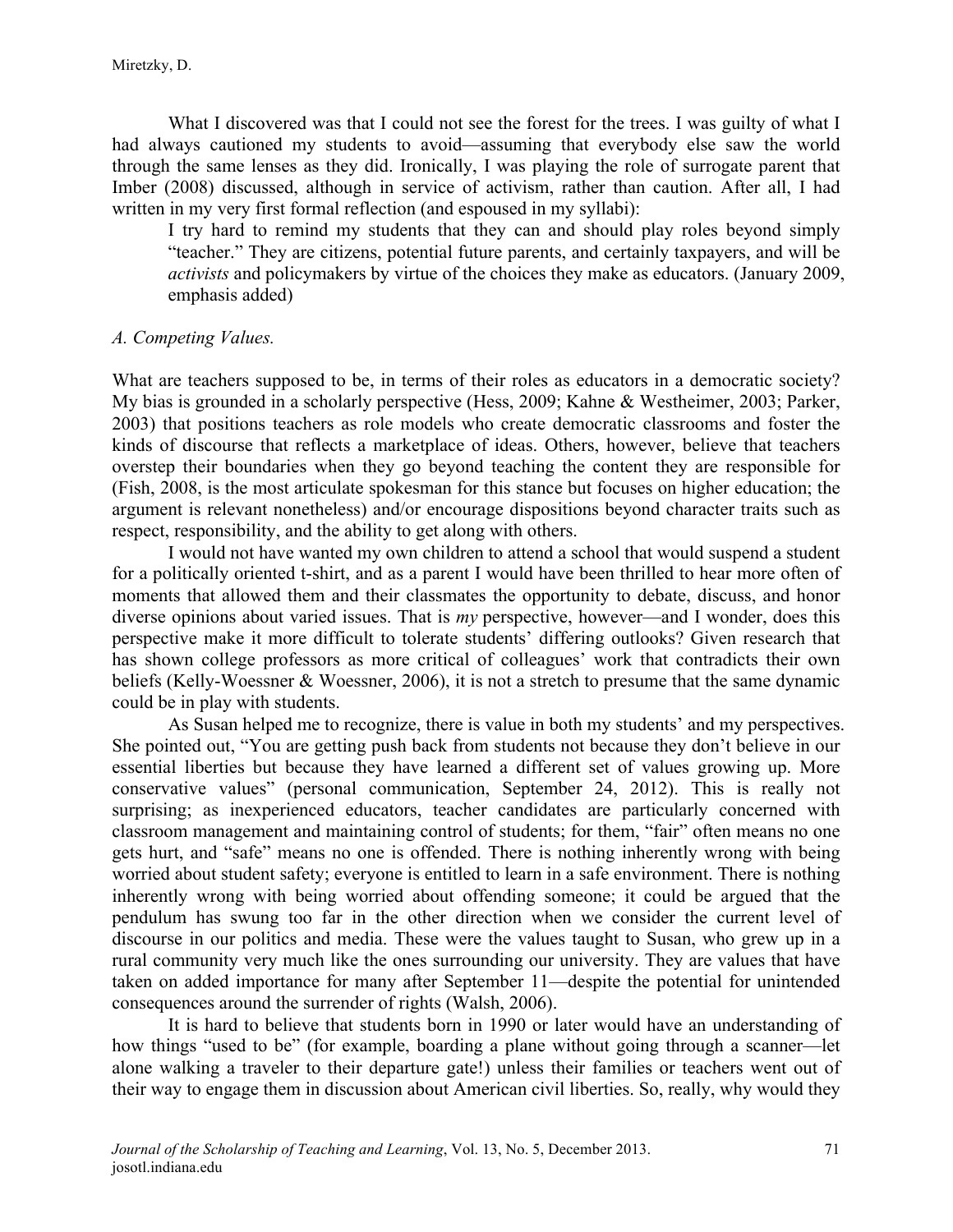recognize the slippery slope I worry we embark upon when we banish a student's political t-shirt or mandate drug testing for any student who wants to participate in extracurricular activities? As I peel off the cloak of rationalization, I have begun to understand that students' perspectives may reflect profound generational or experiential differences, rather than resistance.

## *B. Where to Go From Here?*

While is can be argued that the importance of recognizing students' values and life experiences should have been obvious earlier, it appears that rationalization (Loughran, 2002) is alive and well in teacher education, especially in social foundations courses. Lowenstein (2009) writes persuasively about the preponderance of "deficit views of White preservice teachers" (p. 164) she uncovered in her comprehensive review of the literature on multicultural teacher education, and caustically concludes that "teacher educators face the task of somehow rescuing teacher candidates from their lack of knowledge or from their misconceptions" (p. 178). As an alternative, she argues that these students be seen as active learners, who bring useful resources to their learning experiences.

What I can do to help that along is publicly acknowledge that perspectives—including mine—are filtered through one's personal historical contexts, and that understanding those contexts allow us to (re)consider our beliefs in more reflective ways. If I own my experiences and the biases they have helped create—I give students permission to own theirs. A "good grade," it must be made clear, is not based on students' parroting my positions—that is not education, after all. But it is important to help students understand how experiences and contexts shape our perspectives and help or hinder our ability to reflect and deliberate about issues big and small and I cannot do that with them, if I am not willing to do that in front of them. Is this "committed impartiality" (Kelly, 1986)? I believe it is at least an important part of its foundation.

This being said, it must be considered that it is impossible to avoid negative reactions in a class that is meant to encourage critical thinking and discussion. Sherman & Cohen (2002), among others, found that people who do not have a solid sense of self-worth are more likely to "allow their beliefs to bias their evaluation of new information" (p. 119) and adopt a defensive posture in response to such experiences. Students, particularly traditional undergraduates, are certainly more likely to be in the process of navigating challenging experiences and forming identities as they move through their teacher education programs, and may be more likely to dismiss alternative perspectives as agenda-laden or biased. While it is important to keep this in mind, it is not enough to abandon discussion of controversial topics.

It is ironic, of course, that my belief in the "marketplace" of the classroom could end up persuading students of an agenda meant to trump their values and beliefs. James (2010, p. 619), in her account of theological certainty and its effects on discussion in the university classroom, argues

One consequence of [the] lack of public political discourse and engagement is increasing partisanship–certainty if you will—about the rightness of one's position, and less desire (or ability) to find common ground (Schkade, Sunstein, & Hastie, 2006) […] In such a political climate, teachers who are committed to and capable of preparing students for democratic citizenship are vitally important. It follows, then, that teacher educators who can help prepare teachers for their roles as democratic educators are equally important.

How easy it is to fall into the trap of rationalizing one's own position via the "student resistance" lens, inadvertently reinforcing the partisanship James speaks of in the classroom. The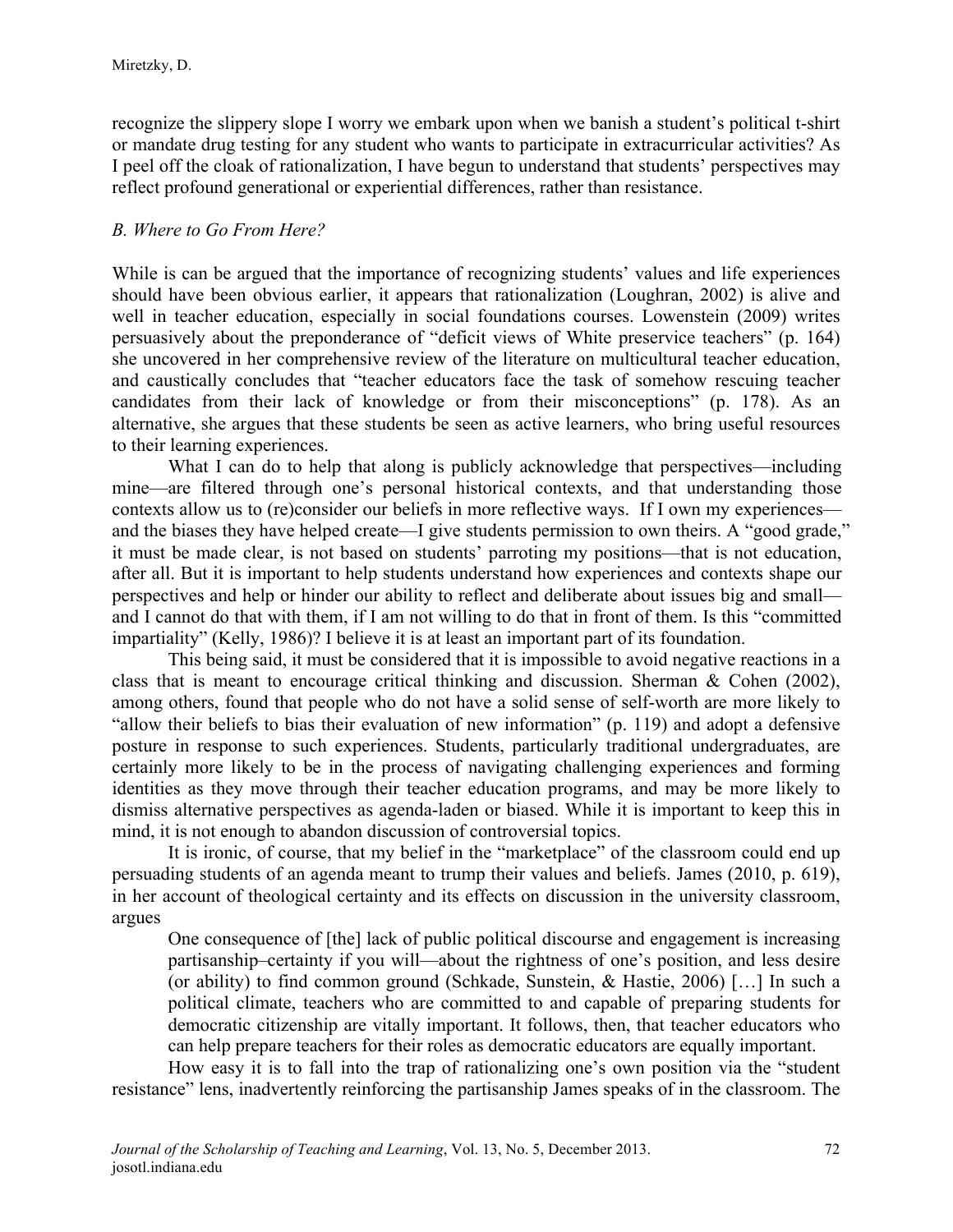opportunity for a marketplace of ideas in our schools via exposure to multiple perspectives has always been crucial; it is even more crucial now; and teacher educators have a special responsibility to help teacher candidates become comfortable with this framework. This cannot be accomplished, however, without acceptance of how past experience shapes all of us, as well as recognition of how current experience has the power to do the same. It is my hope that this reflection illustrates a transparency (Hess, 2005) about pedagogical perceptions, choices, and tensions that helps other educators consider their own practice and the choices they make as well.

### **References**

Ahlquist, R. (1991, Spring). Position and imposition: Power relations in a multicultural foundations class. *The Journal of Negro Education, 60*(2), 158-169.

American Association of Colleges and Universities. (2009). *Core commitments: Educating students for personal and social responsibility.* Retrieved May 3, 2009 from http://www.aacu.org/core\_commitments/dimensions.cfm

Berry, A. (2007). *Tensions in teaching about teaching: Understanding practice as a teacher educator*. Dordrecht: Springer.

Cunningham, G.K. (2008). *Education schools: Helping or hindering potential teachers?* Raleigh, NC: Pope Center for Higher Education Policy.

Dautrich, K. (2011). *The future of the First Amendment: 2011 Survey of high school students and teachers.* Miami, FL: The Knight Foundation. Available: http://www.knightfoundation.org/media/uploads/publication\_pdfs/Future-of-the-First-Amendment-full-cx2.pdf

Day, C. (1999). Researching teaching through reflective practice. In *Researching teaching: Methodologies and practice for understanding pedagogy* (pp. 215-231). London: Biddles.

DelFattore, J. (2010). *Knowledge in the making: Academic freedom and free speech in America's schools and universities*. New Haven: Yale University Press, 2010.

Feinberg, W. (2008, Winter). Teaching for democratic values under political duress. *Journal of Educational Controversy, 3*(1). Available: http://www.wce.wwu.edu/resources/cep/ejournal/v003n001/a008.shtml

Fish, S. (2008). *Save the world on your own time*. New York, NY: Oxford University Press.

Gross, N. (2012, March 4). The indoctrination myth. *The New York Times,* p. SR12. Available: http://www.nytimes.com/2012/03/04/opinion/sunday/college-doesnt-make-you-liberal.html? r=0

Gross, N. (2013). *Why are professors liberal and why do conservatives care?* Cambridge, MA: Harvard University Press.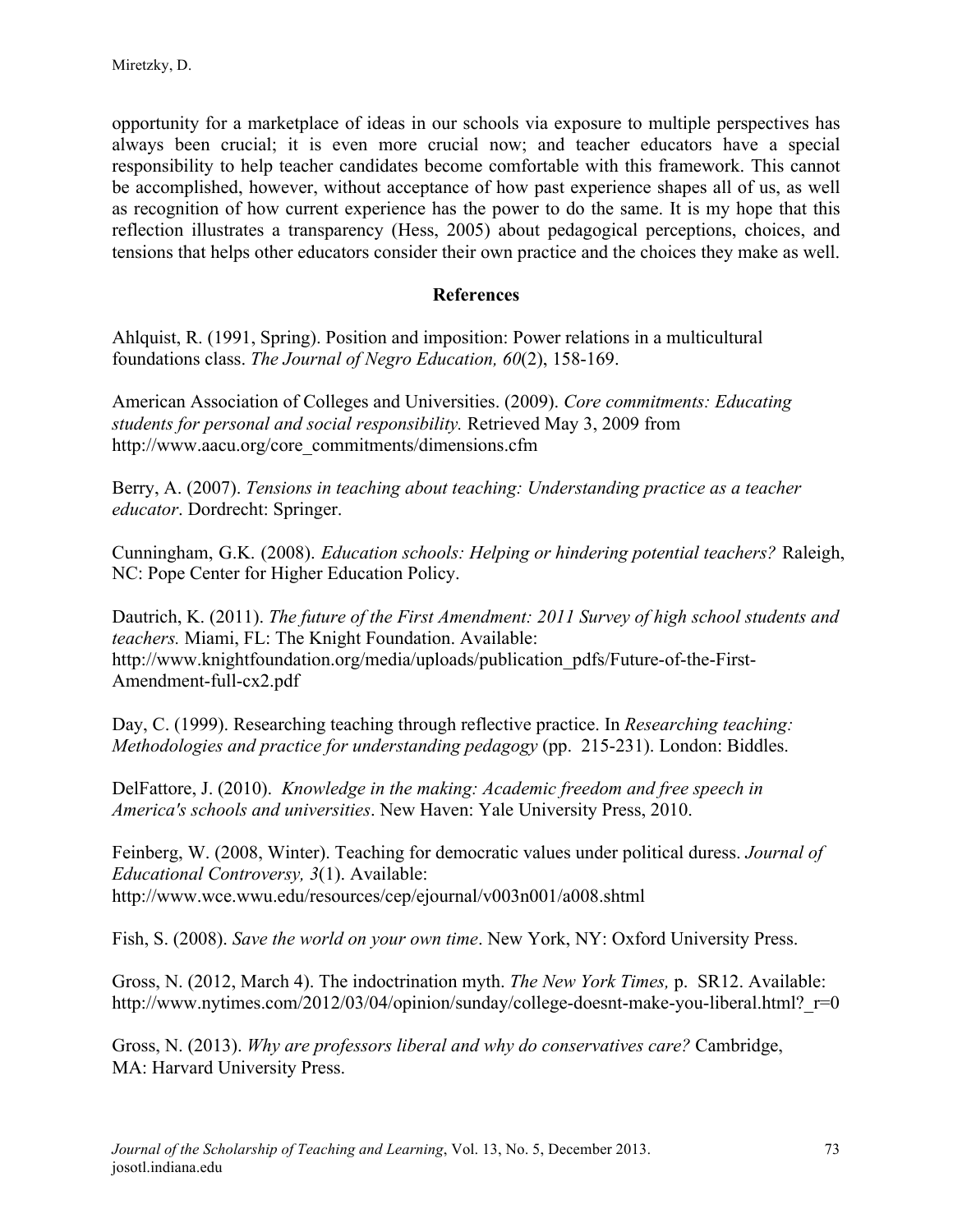Halpin, J., & Agne, K. (2009). The political ideology of the Millennial Generation: A national study of political values and beliefs among 18- to 29-year-old adults. Washington, DC: Center for American Progress. Available: http://www.americanprogress.org/wpcontent/uploads/issues/2009/05/pdf/political\_ideology\_youth.pdf

Hess, D. (2005). How do teachers' political views influence teaching about controversial issues? *Social Education, 69*, 47-48.

Hess, D. (2009). *Controversy in the classroom: The democratic value of discussion.* New York, N.Y: Routledge.

Imber, M. (2008). Pervasive myths in teacher beliefs about education law. *Action in Teacher Education, 30*(2), 88-97.

James, J.H. (2010). "Democracy is the devil's snare:" Theological certainty in teacher education. *Theory & Research in Social Education, 38*(4), 618-639.

Kahne, J., & Westheimer, J. (2003). Teaching democracy: What schools need to do. *Phi Delta Kappan, 85*(1), 34–40, 57–66.

Kelly, T. (1986). Discussing controversial issues: Four perspectives on the teacher's role. *Theory and Research in Social Education, 14*(2): 113–138.

Kelly-Woessner, A. & Woessner, M.C. (2006). My professor is a partisan hack: How perceptions of a professor's political views affect student course evaluations. *PS: Political Science & Politics, 39*(3), 495-501.

LaBoskey, V.K. (2012). "Is there a there there?" Applying self-study criteria to my research. Paper presented at the annual meeting of the American Educational Research Association, Vancouver, CA, April.

Long, H. (2013, April 11). Should we care that US universities are 'too liberal'? [Web log post]. Retrieved July 10, 2013 from http://www.guardian.co.uk/commentisfree/2013/apr/11/fewconservatives-on-university-campuses

Loughran, J. (2002). Effective reflective practice: In search of meaning in learning about teaching. *Journal of Teacher Education, 53*(1), 33-43.

Lowenstein, K.L. (2009). The work of multicultural teacher education: Reconceptualizing white teacher candidates as learners. *Review of Educational Research, 79*(1), 163-196.

Metz, M.H. (1993). Teachers' ultimate dependence on their students. In J.W. Little & M.W. McLaughlin (Eds.), *Teachers' work: individuals, colleagues, and contexts*. New York: Teachers College Press.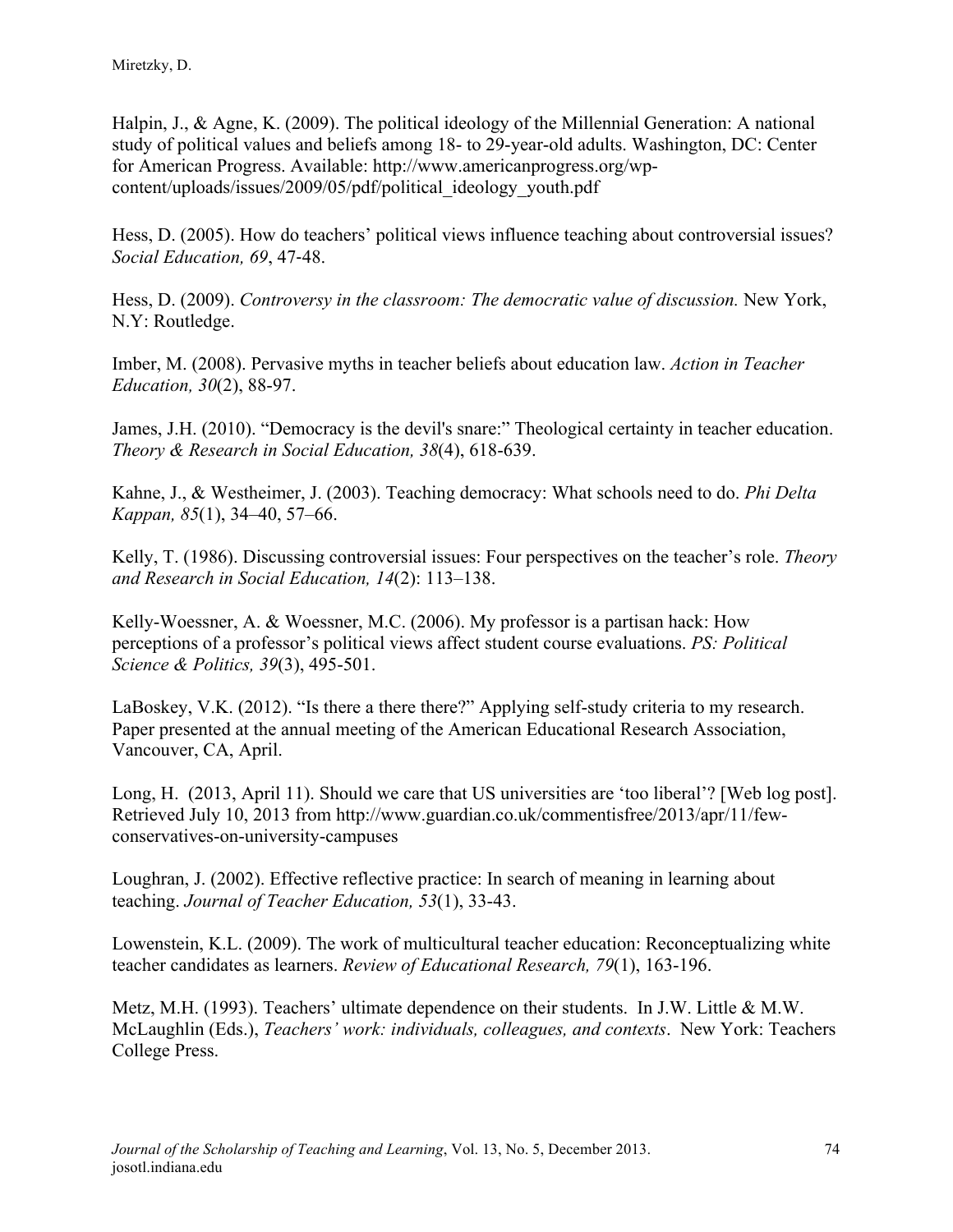Misco, T., & Shiveley, J. (2007). Making sense of dispositions in teacher education: Arriving at democratic aims and experiences. *Journal of Educational Controversy, 2*(2). Available: http://www.wce.wwu.edu/Resources/CEP/ejournal/v002n002/a012.shtml

National Council for the Social Studies. (2002). National standards for social studies teachers. Silver Spring, MD: NCSS. Retrieved July 10, 2013 from http://www.socialstudies.org/standards/teacherstandards

Parker, W. C. (2003). *Teaching democracy: Unity and diversity in public life*. New York, NY: Teachers College Press.

Pew Research Center. (2011). Angry silents, disengaged millennials: The generation gap and the 2012 election. Washington, DC: Pew Research Center. Available: http://www.peoplepress.org/files/legacy-pdf/11-3-11%20Generations%20Release.pdf

Schkade, D., Sunstein, C.R., & Hastie, R. (2006). *What happened on Deliberation Day?* (U Chicago Law & Economics, Olin Working Paper No. 298; AEI-Brookings Joint Center Working Paper No. 06-19).

Sherman, D. K., & Cohen, G. L. (2002). Accepting threatening information: Self-affirmation and the reduction of defensive biases. *Current Directions in Psychological Science***,** *11*(4), 119-123.

Smith, B.L.R., Mayer, J.D., & Fritschler, A.L. (2008). *Closed minds? Politics and ideology in American universities*. Washington, DC: Brookings Institution.

Strossen, N. (2000/2006). Keeping the Constitution inside the schoolhouse gate—Students' rights thirty years after Tinker v. Des Moines Independent Community School District. (Edited from the original version by Daniel Larner). *Journal of Educational Controversy, 1*(1). Available: http://www.wce.wwu.edu/resources/cep/ejournal/v001n001/a007.shtml

U.S. Department of Education. (2007). National Center for Education Statistics. *The condition of education 2007 (NCES 2007-064)*. Washington, DC: U.S. Government Printing Office.

Vavrus, M. (2010). Critical multiculturalism and higher education: Resistance and possibilities within teacher education. In S. May & C.E. Sleeter (Eds.), *Critical multiculturalism: Theory and praxis* (pp. 19–31). New York, NY: Routledge.

Walsh, D. (2006). Second fiddle to fear. *Phi Delta Kappan, 87(*8), 614-614.

Warnick, B.R. (2009). Student speech rights and the special characteristics of the school environment. *Educational Researcher*, *38*, 200-215.

Warnick, B.R, & Silverman, S.K. (2011). A framework for professional ethics courses in teacher education. *Journal of Teacher Education, 62*(3), 273-285.